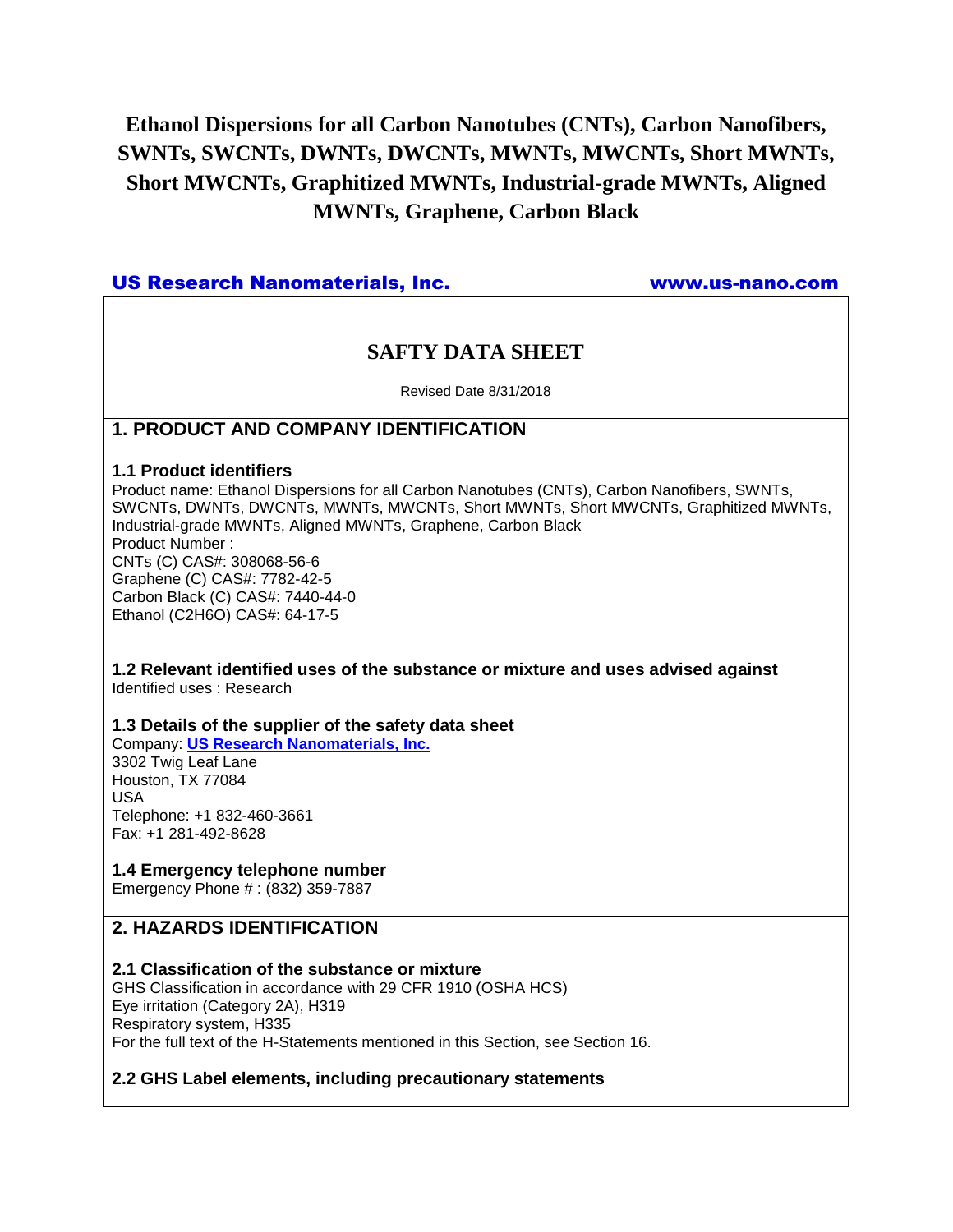| Pictogram                                                                                                                                                                                                                                                                                                                                                                                                                                                                                                                                                                                                                                                                                                                                                                                                                                                                                                                                                             |        |
|-----------------------------------------------------------------------------------------------------------------------------------------------------------------------------------------------------------------------------------------------------------------------------------------------------------------------------------------------------------------------------------------------------------------------------------------------------------------------------------------------------------------------------------------------------------------------------------------------------------------------------------------------------------------------------------------------------------------------------------------------------------------------------------------------------------------------------------------------------------------------------------------------------------------------------------------------------------------------|--------|
| Signal word                                                                                                                                                                                                                                                                                                                                                                                                                                                                                                                                                                                                                                                                                                                                                                                                                                                                                                                                                           | Danger |
| Hazard statement(s)<br>H225: Highly flammable liquid and vapor.<br>H319 Causes serious eye irritation.<br>H335 May cause respiratory irritation.                                                                                                                                                                                                                                                                                                                                                                                                                                                                                                                                                                                                                                                                                                                                                                                                                      |        |
| Precautionary statement(s)<br>P261 Avoid breathing dust/ fume/ gas/ mist/ vapours/ spray.<br>P264 Wash skin thoroughly after handling.<br>P271 Use only outdoors or in a well-ventilated area.<br>P280 Wear protective gloves/ eye protection/ face protection.<br>P304 + P340 IF INHALED: Remove victim to fresh air and keep at rest in a position comfortable for<br>breathing.<br>P305 + P351 + P338 IF IN EYES: Rinse cautiously with water for several minutes. Remove contact<br>lenses, if present and easy to do. Continue rinsing.<br>P312 Call a POISON CENTER or doctor/ physician if you feel unwell.<br>P337 + P313 If eye irritation persists: Get medical advice/ attention.<br>P403 + P233 Store in a well-ventilated place. Keep container tightly closed.<br>P405 Store locked up.<br>P501 Dispose of contents/ container to an approved waste disposal plant.<br>2.3 Hazards not otherwise classified (HNOC) or not covered by GHS<br><b>None</b> |        |
| 3. COMPOSITION/INFORMATION ON INGREDIENTS                                                                                                                                                                                                                                                                                                                                                                                                                                                                                                                                                                                                                                                                                                                                                                                                                                                                                                                             |        |
| <b>3.1 Substances</b><br>Synonyms: Carbon Nanotubes, CAS-No.: 308068-56-6<br>Graphene CAS#: 7782-42-5<br>Carbon Black CAS#: 7440-44-0<br>Ethanol (C2H6O) CAS#: 64-17-5                                                                                                                                                                                                                                                                                                                                                                                                                                                                                                                                                                                                                                                                                                                                                                                                |        |
| <b>Hazardous components</b>                                                                                                                                                                                                                                                                                                                                                                                                                                                                                                                                                                                                                                                                                                                                                                                                                                                                                                                                           |        |

Component: Carbon Nanotubes, Ethanol Classification: Eye Irrit. 2A; STOT SE 3; H225, H319, H335 Concentration: For the full text of the H-Statements mentioned in this Section, see Section 16.

# **4. FIRST AID MEASURES**

# **4.1 Description of first aid measures**

# **General advice**

Consult a physician. Show this safety data sheet to the doctor in attendance. Move out of dangerous area.

### **If inhaled**

If breathed in, move person into fresh air. If not breathing, give artificial respiration. Consult a physician. **In case of skin contact**

Wash off with soap and plenty of water. Consult a physician.

### **In case of eye contact**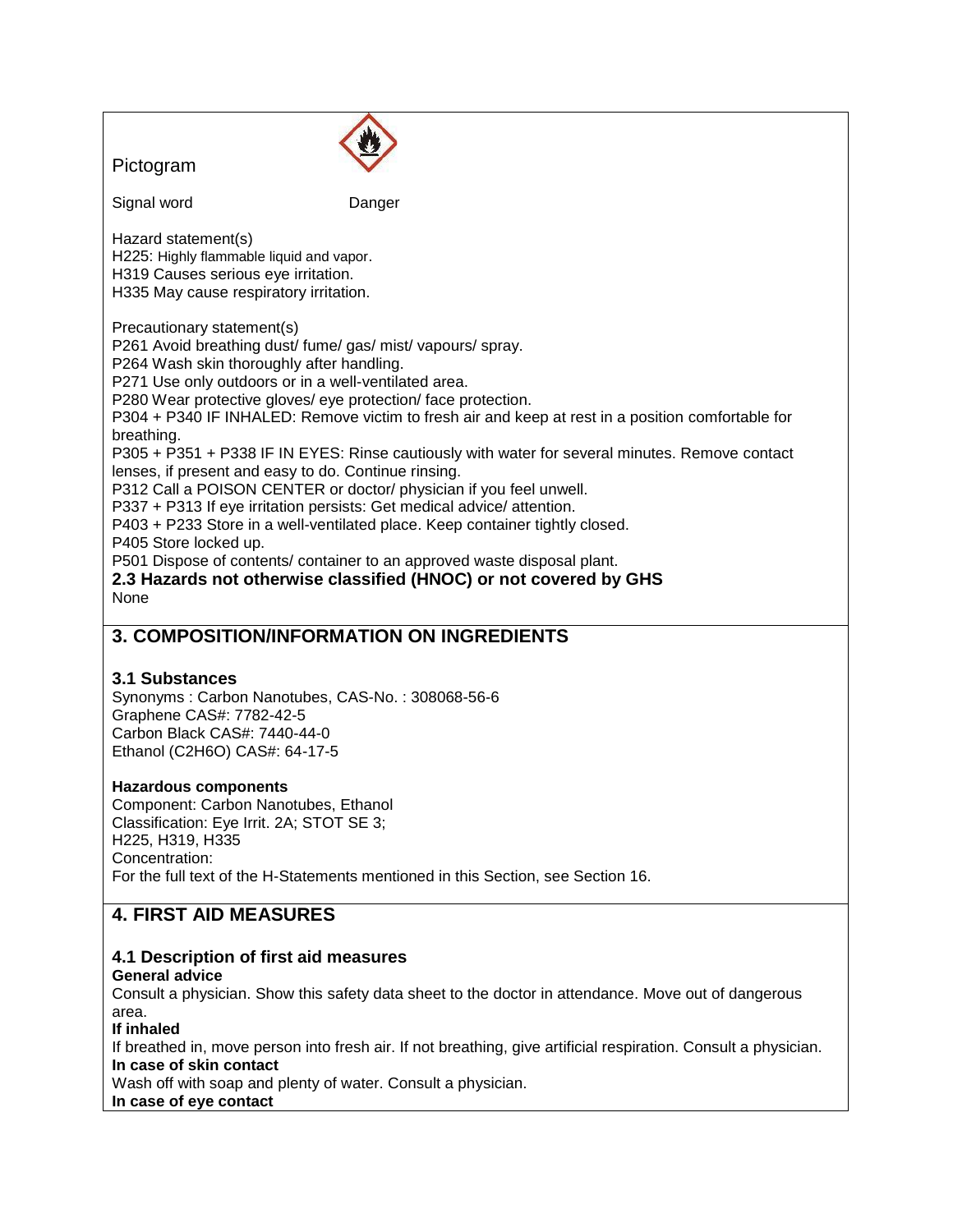Rinse thoroughly with plenty of water for at least 15 minutes and consult a physician.

### **If swallowed**

Never give anything by mouth to an unconscious person. Rinse mouth with water. Consult a physician.

### **4.2 Most important symptoms and effects, both acute and delayed**

The most important known symptoms and effects are described in the labeling (see section 2.2) and/or in section 11

#### **4.3 Indication of any immediate medical attention and special treatment needed** no data available

# **5. FIREFIGHTING MEASURES**

### **5.1 Extinguishing media**

### **Suitable extinguishing media**

Alcohol-resistant foam, dry chemical or carbon dioxide.

# **5.2 Special hazards arising from the substance or mixture**

Carbon oxides

### **5.3 Advice for firefighters**

Wear self contained breathing apparatus for firefighting if necessary.

### **5.4 Further information**

no data available

# **6. ACCIDENTAL RELEASE MEASURES**

### **6.1 Personal precautions, protective equipment and emergency procedures**

Use personal protective equipment. Avoid dust formation. Avoid breathing vapours, mist or gas. Ensure adequate ventilation. Evacuate personnel to safe areas. Avoid breathing dust. For personal protection see section 8.

### **6.2 Environmental precautions**

Do not let product enter drains.

### **6.3 Methods and materials for containment and cleaning up**

Pick up and arrange disposal without creating dust. Sweep up and shovel. Keep in suitable, closed containers for disposal.

### **6.4 Reference to other sections**

For disposal see section 13.

# **7. HANDLING AND STORAGE**

### **7.1 Precautions for safe handling**

Avoid contact with skin and eyes. Avoid formation of dust and aerosols. Provide appropriate exhaust ventilation at places where dust is formed. Normal measures for preventive fire protection. For precautions see section 2.2.

### **7.2 Conditions for safe storage, including any incompatibilities**

Keep container tightly closed in a dry and well-ventilated place.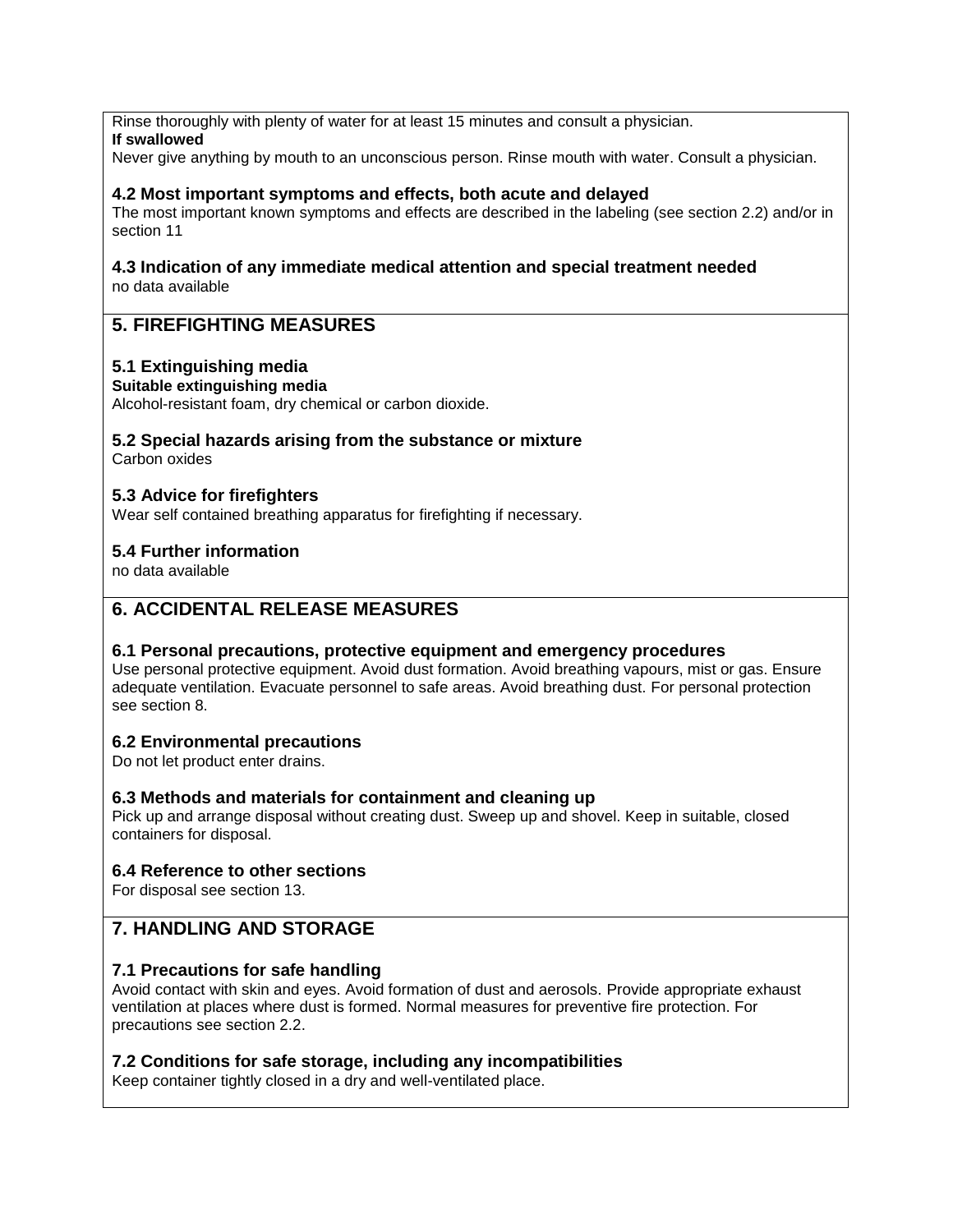# **7.3 Specific end use(s)**

Apart from the uses mentioned in section 1.2 no other specific uses are stipulated

### **8. EXPOSURE CONTROLS/PERSONAL PROTECTION**

### **8.1 Control parameters**

#### **Components with workplace control parameters**

Contains no substances with occupational exposure limit values.

### **8.2 Exposure controls**

### **Appropriate engineering controls**

Handle in accordance with good industrial hygiene and safety practice. Wash hands before breaks and at the end of workday.

#### **Personal protective equipment**

#### **Eye/face protection**

Safety glasses with side-shields conforming to EN166 Use equipment for eye protection tested and approved under appropriate government standards such as NIOSH (US) or EN 166(EU).

### **Skin protection**

For any handling steps where the substance is in particulate form or in a suspension with pure water where the substance is not solubilized, the gloves must be comprised of material that successfully passes ASTM F-1671. For any handling steps where the substance is part of a carrier liquid, other than the aqueous suspension noted in the previous paragraph, gloves must be comprised of material that successfully passes ASTM F-739 (continuous liquid contact method). Gloves must be changed before they show degradation and before the designated breakthrough time for the carrier liquid (as determined by the ASTM F-739 testing or by the manufacturer). Handle with gloves. Gloves must be inspected prior to use. Use proper glove removal technique (without touching glove's outer surface) to avoid skin contact with this product. Dispose of contaminated gloves after use in accordance with applicable laws and good laboratory practices. Wash and dry hands.

### **Body Protection**

Impervious clothing, The type of protective equipment must be selected according to the concentration and amount of the dangerous substance at the specific workplace.

### **Respiratory protection**

The EPA mandates the use of full face respirators with minimum N100 grade cartridges if there is any risk of exposure to the dust. For nuisance exposures use type P95 (US) or type P1 (EU EN 143) particle respirator. For higher level protection use type OV/AG/P99 (US) or type ABEK-P2 (EU EN 143) respirator cartridges. Use respirators and components tested and approved under appropriate government standards such as NIOSH (US) or CEN (EU).

### **Control of environmental exposure**

Do not let product enter drains.

# **9. PHYSICAL AND CHEMICAL PROPERTIES**

### **9.1 Information on basic physical and chemical properties**

- a) Appearance: liquid
- b) Odor: odorless
- c) Odor Threshold: no data available
- d) pH: no data available

### e) Melting point/freezing point: no data available

- f) Initial boiling point and boiling range: no data available
- g) Flash point: no data available
- h) Evaporation rate: no data available
- i) Flammability (solid, gas): no data available
- j) Upper/lower flammability or explosive limits: no data available
- k) Vapor pressure: no data available
- l) Vapor density: no data available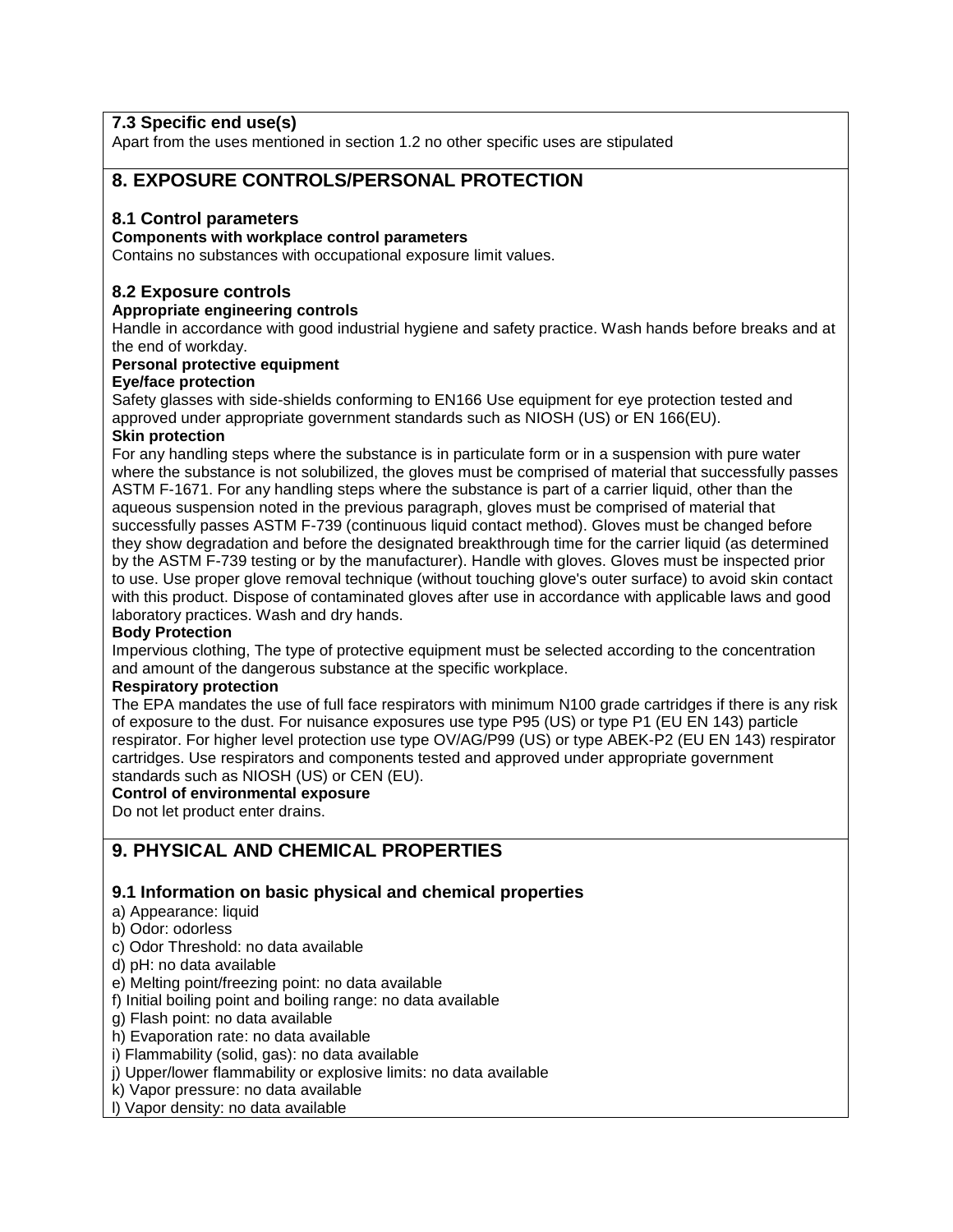#### m) Relative density: no data available

- n) Water solubility: insoluble
- o) Partition coefficient noctanol/water: no data available
- p) Auto-ignition temperature: no data available
- q) Decomposition temperature: no data available
- r) Viscosity: no data available
- s) Explosive properties: no data available
- t) Oxidizing properties: no data available

### **9.2 Other safety information**

no data available

# **10. STABILITY AND REACTIVITY**

### **10.1 Reactivity**

no data available

### **10.2 Chemical stability**

Stable under recommended storage conditions.

### **10.3 Possibility of hazardous reactions**

no data available

### **10.4 Conditions to avoid**

no data available

### **10.5 Incompatible materials**

Strong oxidizing agents

### **10.6 Hazardous decomposition products**

Other decomposition products - no data available In the event of fire: see section 5

### **11. TOXICOLOGICAL INFORMATION**

### **11.1 Information on toxicological effects**

**Acute toxicity** no data available Inhalation: no data available Dermal: no data available **Skin corrosion/irritation** no data available **Serious eye damage/eye irritation** no data available **Respiratory or skin sensitization** no data available **Germ cell mutagen city** no data available **Carcinogenicity** no data available **Reproductive toxicity** no data available **Specific target organ toxicity - single exposure** Inhalation - May cause respiratory irritation.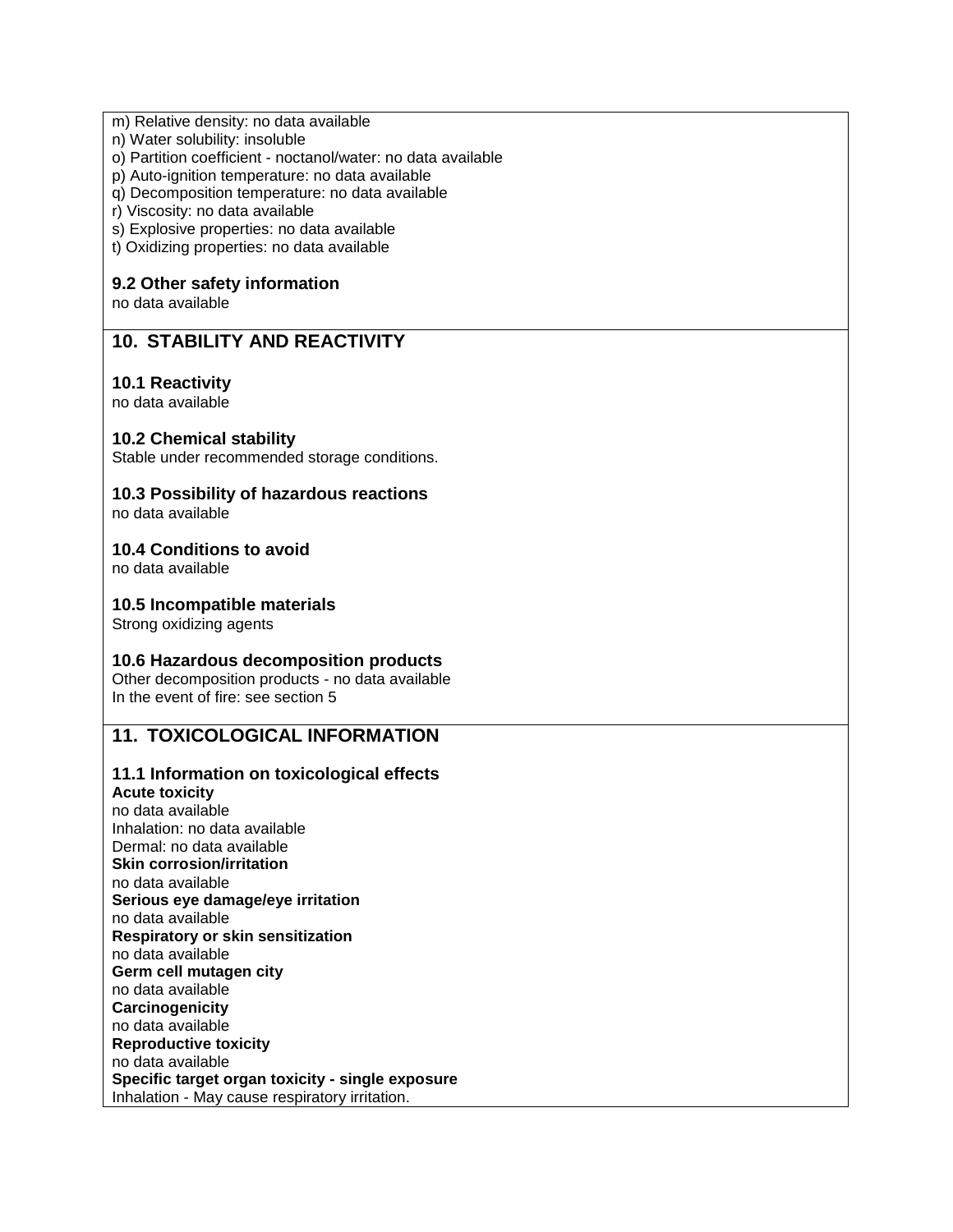### **Specific target organ toxicity - repeated exposure**

no data available **Aspiration hazard**

# no data available

**Additional Information**

RTECS: Not available

To the best of our knowledge, the chemical, physical, and toxicological properties have not been thoroughly investigated.

# **12.ECOLOGICAL INFORMATION**

### **12.1 Toxicity**

no data available

### **12.2 Persistence and degradability**

no data available

### **12.3 Bioaccumulative potential**

no data available

### **12.4 Mobility in soil**

no data available

### **12.5 Results of PBT and vPvB assessment**

PBT/vPvB assessment not available as chemical safety assessment not required/not conducted

### **12.6 Other adverse effects**

no data available

# **13.DISPOSAL CONSIDERATIONS**

### **13.1 Waste treatment methods**

**Product**

Offer surplus and non-recyclable solutions to a licensed disposal company. Contact a licensed professional waste disposal service to dispose of this material.

### **Contaminated packaging**

Dispose of as unused product.

# **14.TRANSPORT INFORMATION**

### **DOT (US)**

Shipping Name: Ethanol Dispersion Hazard Class: 3 UN/NA #: UN1170 Packing Group: II

### **IMDG**

Shipping Name: Ethanol Dispersion Hazard Class: 3 UN/NA #: UN1170 Packing Group: II

### **IATA**

Shipping Name: Ethanol Dispersion Hazard Class: 3